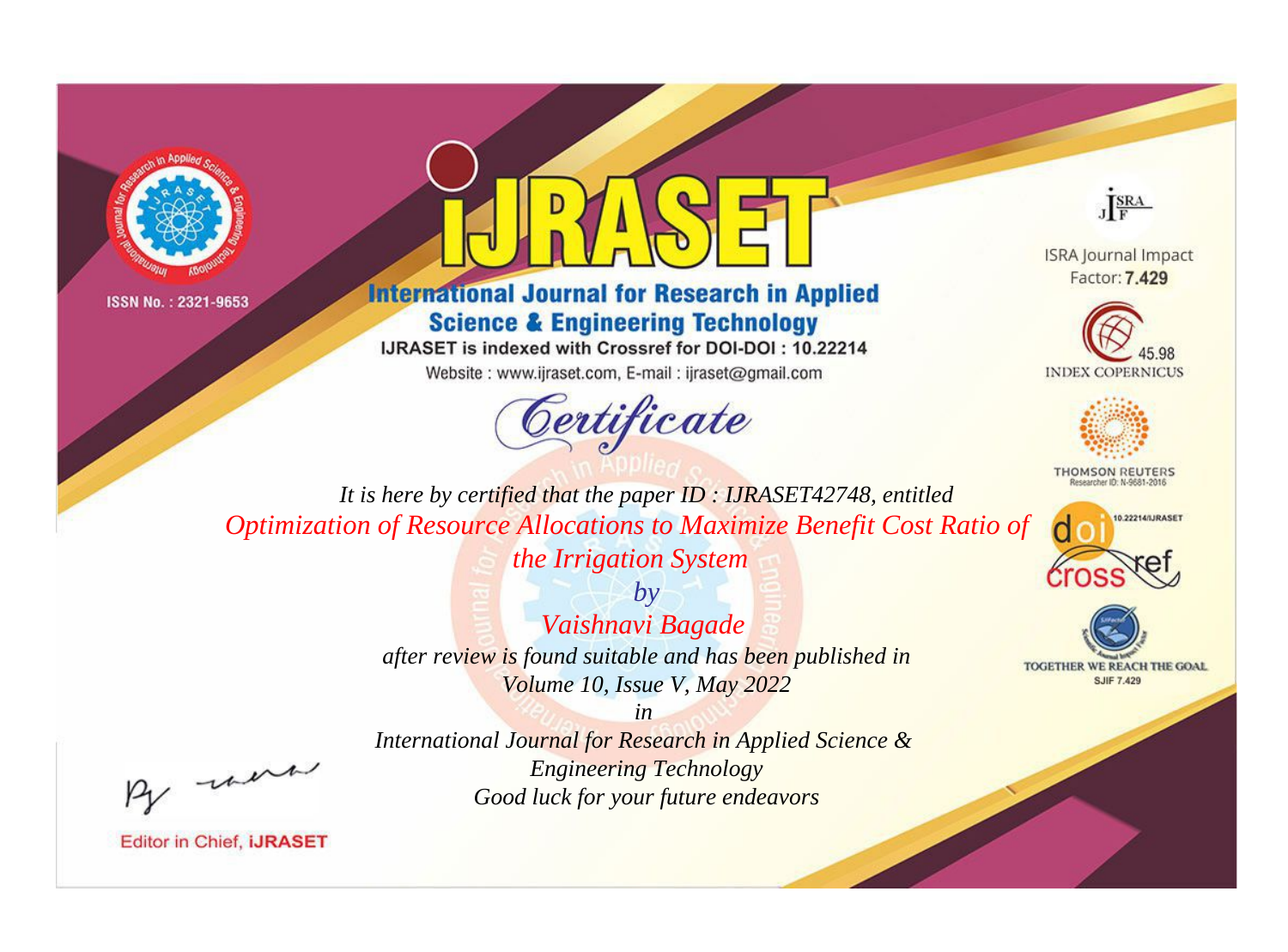



# **International Journal for Research in Applied Science & Engineering Technology**

IJRASET is indexed with Crossref for DOI-DOI: 10.22214

Website: www.ijraset.com, E-mail: ijraset@gmail.com



JERA

**ISRA Journal Impact** Factor: 7.429





**THOMSON REUTERS** 



TOGETHER WE REACH THE GOAL **SJIF 7.429** 

*It is here by certified that the paper ID : IJRASET42748, entitled Optimization of Resource Allocations to Maximize Benefit Cost Ratio of* 

*the Irrigation System*

*by Dnyaneshwar Bankar after review is found suitable and has been published in Volume 10, Issue V, May 2022*

were

*International Journal for Research in Applied Science & Engineering Technology Good luck for your future endeavors*

*in*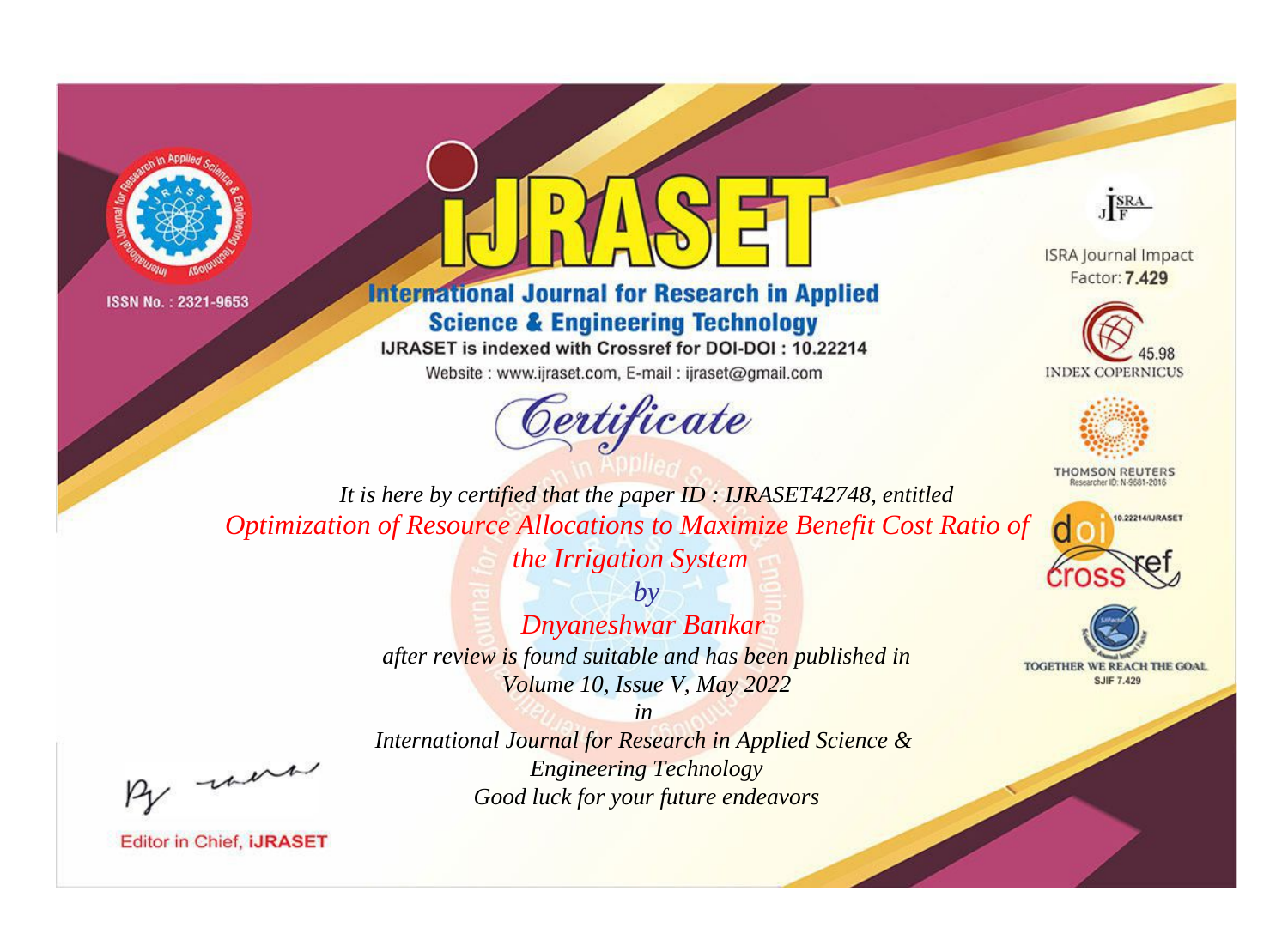



# **International Journal for Research in Applied Science & Engineering Technology**

IJRASET is indexed with Crossref for DOI-DOI: 10.22214

Website: www.ijraset.com, E-mail: ijraset@gmail.com





**ISRA Journal Impact** Factor: 7,429





**THOMSON REUTERS** 



TOGETHER WE REACH THE GOAL **SJIF 7.429** 

*It is here by certified that the paper ID : IJRASET42748, entitled Optimization of Resource Allocations to Maximize Benefit Cost Ratio of* 

*the Irrigation System*

*by Neha Chaudhari after review is found suitable and has been published in Volume 10, Issue V, May 2022*

*in* 

*International Journal for Research in Applied Science & Engineering Technology Good luck for your future endeavors*

, un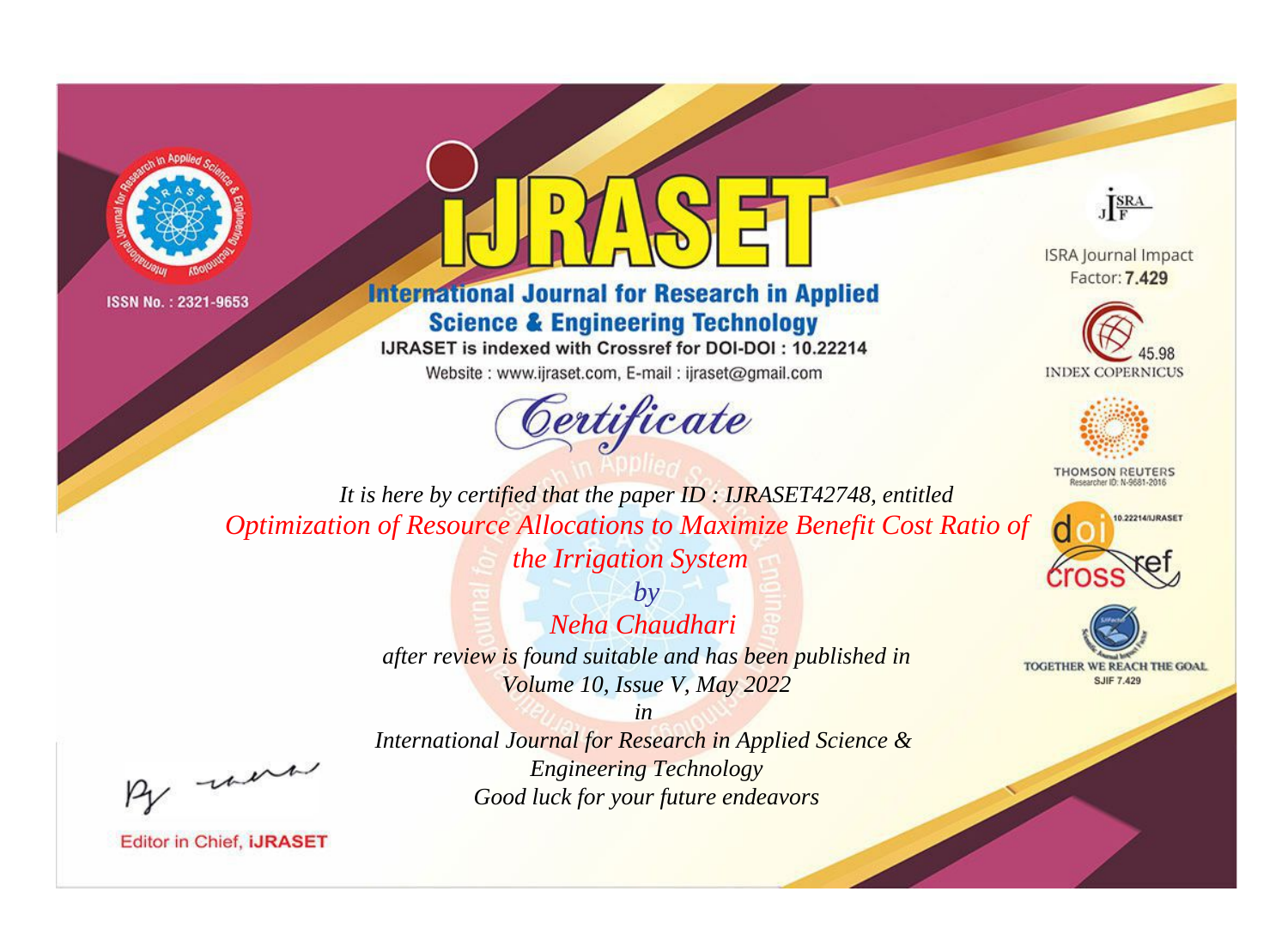



# **International Journal for Research in Applied Science & Engineering Technology**

IJRASET is indexed with Crossref for DOI-DOI: 10.22214

Website: www.ijraset.com, E-mail: ijraset@gmail.com



JERA

**ISRA Journal Impact** Factor: 7,429





**THOMSON REUTERS** 



TOGETHER WE REACH THE GOAL **SJIF 7.429** 

*It is here by certified that the paper ID : IJRASET42748, entitled Optimization of Resource Allocations to Maximize Benefit Cost Ratio of* 

*the Irrigation System*

*by Anand Gajra after review is found suitable and has been published in Volume 10, Issue V, May 2022*

*in* 

were

*International Journal for Research in Applied Science & Engineering Technology Good luck for your future endeavors*